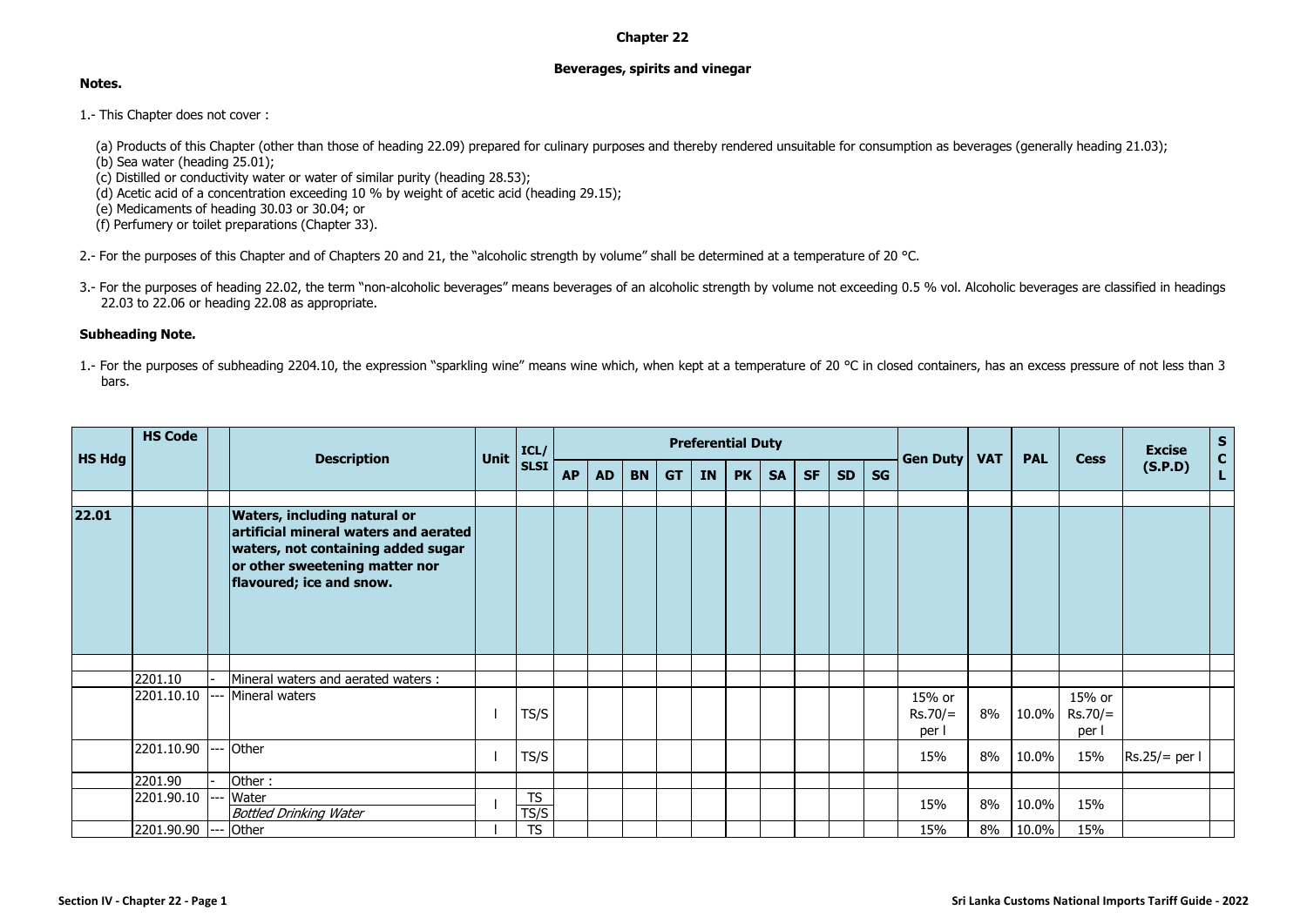| <b>HS Hdg</b> | <b>HS Code</b> | <b>Description</b>                                                                                                                                                                                                                          | Unit | ICL/        |           |           |           |           |    | <b>Preferential Duty</b> |           |           |           |           | Gen Duty | <b>VAT</b> | <b>PAL</b> | <b>Cess</b>                          | $\mathsf{s}$<br><b>Excise</b>                                                                                                                                               |
|---------------|----------------|---------------------------------------------------------------------------------------------------------------------------------------------------------------------------------------------------------------------------------------------|------|-------------|-----------|-----------|-----------|-----------|----|--------------------------|-----------|-----------|-----------|-----------|----------|------------|------------|--------------------------------------|-----------------------------------------------------------------------------------------------------------------------------------------------------------------------------|
|               |                |                                                                                                                                                                                                                                             |      | <b>SLSI</b> | <b>AP</b> | <b>AD</b> | <b>BN</b> | <b>GT</b> | IN | <b>PK</b>                | <b>SA</b> | <b>SF</b> | <b>SD</b> | <b>SG</b> |          |            |            |                                      | $\mathbf{c}$<br>(S.P.D)                                                                                                                                                     |
| 22.02         |                | <b>Waters, including mineral waters</b><br>and aerated waters, containing<br>added sugar or other sweetening<br>matter or flavoured, and other non-<br>alcoholic beverages, not including<br>fruit or vegetable juices of heading<br>20.09. |      |             |           |           |           |           |    |                          |           |           |           |           |          |            |            |                                      |                                                                                                                                                                             |
|               | 2202.10.00     | Waters, including mineral waters and<br>aerated waters, containing added sugar<br>or other sweetening matter or flavoured                                                                                                                   |      | L,S         |           |           |           |           |    |                          |           |           |           |           | 15%      | 8%         |            | 50% or<br>10.0% Rs.150/=<br>per l    | contained in the product which ever<br>Rs. 12 per litre or 30 Cts per gram<br>of sugar, excluding 6 g per 100<br>miliiter,                                                  |
|               | 2202.91.00     | Other:<br>Non-alcoholic beer                                                                                                                                                                                                                |      | L,S         |           |           |           |           |    |                          |           |           |           |           | 15%      | 8%         | 10.0%      | 50% or<br>$Rs.150/=$<br>per l        |                                                                                                                                                                             |
|               | 2202.99        | Other:                                                                                                                                                                                                                                      |      |             |           |           |           |           |    |                          |           |           |           |           |          |            |            |                                      |                                                                                                                                                                             |
|               | 2202.99.10     | Tea in beverage form                                                                                                                                                                                                                        |      | L,S         |           |           |           |           |    |                          |           |           |           |           | 15%      | 8%         | 10.0%      | 50% or<br>$Rs.150/=$<br>per l        |                                                                                                                                                                             |
|               | 2202.99.20     | Beverages approved as drugs by the<br>National Medicines Regulatory Authority<br>(NMRA)                                                                                                                                                     |      | L/S         |           |           |           |           |    |                          |           |           |           |           | 15%      | 8%         | 10.0%      | 15%                                  |                                                                                                                                                                             |
|               | 2202.99.30     | Beverages put up for retail sales as<br>"Energy Drinks"                                                                                                                                                                                     |      | L/S         |           |           |           |           |    |                          |           |           |           |           | 15%      | 8%         |            | 50% or<br>$10.0\%$ Rs.160/=<br>per l | <u>ِي</u><br>ss. 12 per litre or 30 Cts per gram<br>of sugar, excluding 6 g per 100<br>mililiter,<br>contained in the product which ever<br>higher<br>Rs. 12 per litre or 3 |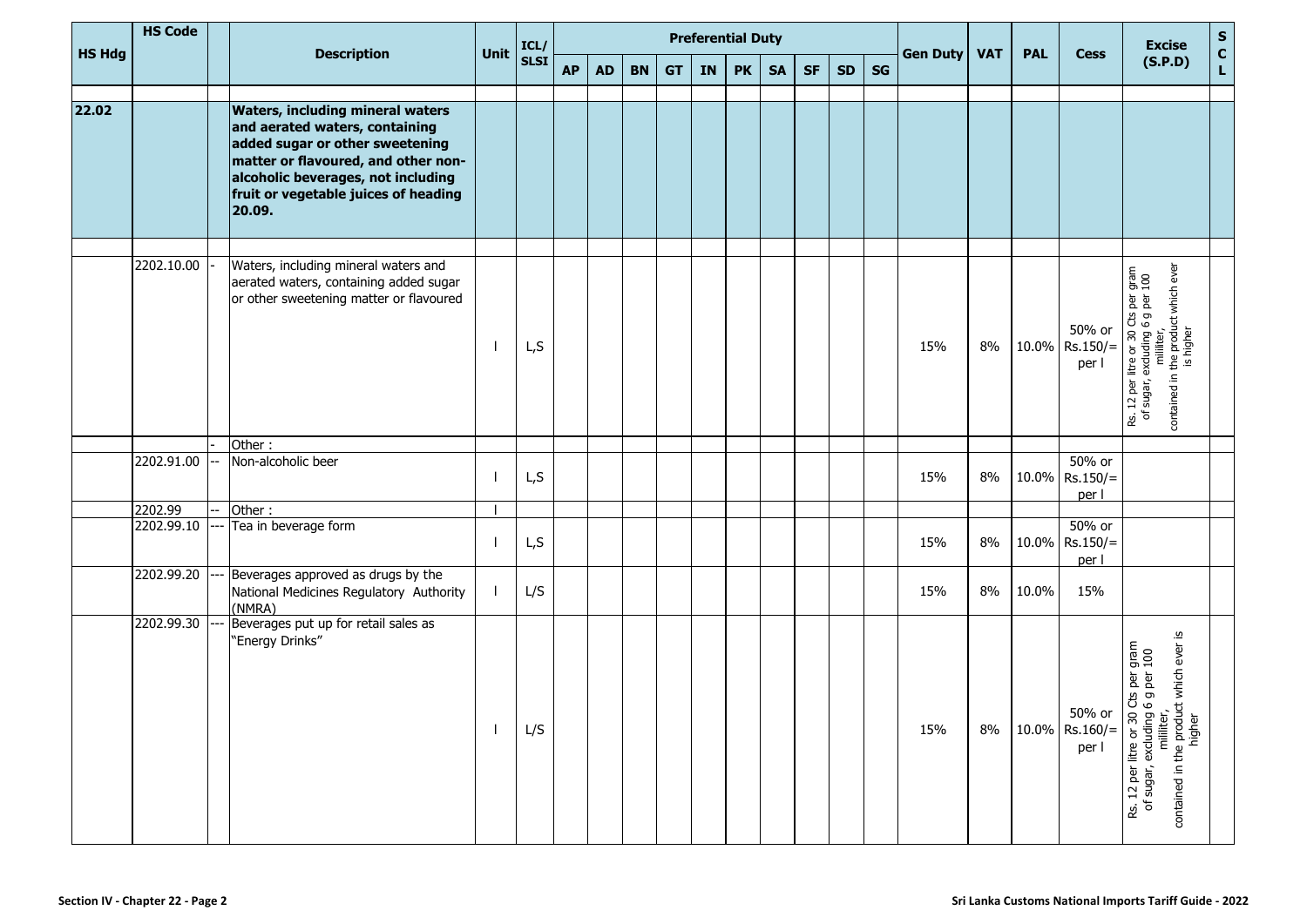|               | <b>HS Code</b> |                                                      |      | ICL/        |           |                                     |           |           | <b>Preferential Duty</b> |           |           |           |           |    |                                               |            |            |                                      | <b>Excise</b>                                                                               | S<br>C<br>L |
|---------------|----------------|------------------------------------------------------|------|-------------|-----------|-------------------------------------|-----------|-----------|--------------------------|-----------|-----------|-----------|-----------|----|-----------------------------------------------|------------|------------|--------------------------------------|---------------------------------------------------------------------------------------------|-------------|
| <b>HS Hdg</b> |                | <b>Description</b>                                   | Unit | <b>SLSI</b> | <b>AP</b> | $\boldsymbol{\mathsf{A}\mathsf{D}}$ | <b>BN</b> | <b>GT</b> | IN                       | <b>PK</b> | <b>SA</b> | <b>SF</b> | <b>SD</b> | SG | <b>Gen Duty</b>                               | <b>VAT</b> | <b>PAL</b> | <b>Cess</b>                          | (S.P.D)                                                                                     |             |
|               |                |                                                      |      |             |           |                                     |           |           |                          |           |           |           |           |    |                                               |            |            |                                      |                                                                                             |             |
|               | 2202.99.40     | Herbs based beverages                                |      | L, S        |           |                                     |           |           |                          |           |           |           |           |    | 15%                                           | 8%         |            | 50% or<br>$10.0\%$ Rs.130/=<br>per l |                                                                                             |             |
|               |                | Beverages based on fruit or vegetable<br>juices:     |      |             |           |                                     |           |           |                          |           |           |           |           |    |                                               |            |            |                                      |                                                                                             |             |
|               | 2202.99.51     | Sugar contents of which is more than 6g<br>per 100ml |      | L,S         |           |                                     |           |           |                          |           |           |           |           |    | 15% or<br>$Rs.20/=$<br>per l                  | 8%         |            | 50% or<br>$10.0\%$ Rs.130/=<br>per l | 30 Cts per gram of<br>sugar, excluding 8 g per 100<br>contained in the product              |             |
|               | 2202.99.59     | Other                                                |      | L,S         |           |                                     |           |           |                          |           |           |           |           |    | 15% or<br>$Rs.18/=$<br>per l                  | 8%         |            | 50% or<br>$10.0\%$ Rs.130/=<br>per l |                                                                                             |             |
|               |                | Beverages based on milk:                             |      |             |           |                                     |           |           |                          |           |           |           |           |    |                                               |            |            |                                      |                                                                                             |             |
|               | 2202.99.61     | Sugar contents of which is more than 6g<br>per 100ml |      | L,S         |           |                                     |           |           |                          |           |           |           |           |    | 15%                                           | 8%         |            | 50% or<br>$10.0\%$ Rs.130/=<br>per l |                                                                                             |             |
|               | 2202.99.69     | <b>Other</b>                                         |      | L,S         |           |                                     |           |           |                          |           |           |           |           |    | 15%                                           | 8%         |            | 50% or<br>10.0% Rs.130/=<br>per l    |                                                                                             |             |
|               | 2202.99.70     | Beverages based on cereal, grain, or tree<br>nuts    |      | L,S         |           |                                     |           |           |                          |           |           |           |           |    | 15%                                           | 8%         |            | 50% or<br>$10.0\%$ Rs.300/=<br>per l |                                                                                             |             |
|               |                | Other:                                               |      |             |           |                                     |           |           |                          |           |           |           |           |    |                                               |            |            |                                      |                                                                                             |             |
|               | 2202.99.91     | Sugar contents of which is more than 6g<br>per 100ml |      | L,S         |           |                                     |           |           |                          |           |           |           |           |    | 15% or<br>$ Rs.23/- per  8%  10.0%  Rs.130/=$ |            |            | 50% or<br>per l                      | 30 Cts per gram of<br>sugar, excluding 8 g per 100<br>milliter,<br>contained in the product |             |
|               | 2202.99.99     | Other                                                |      | L,S         |           |                                     |           |           |                          |           |           |           |           |    | 15% or<br>Rs.20/- per                         | 8%         |            | 50% or<br>10.0% Rs.130/=<br>per l    |                                                                                             |             |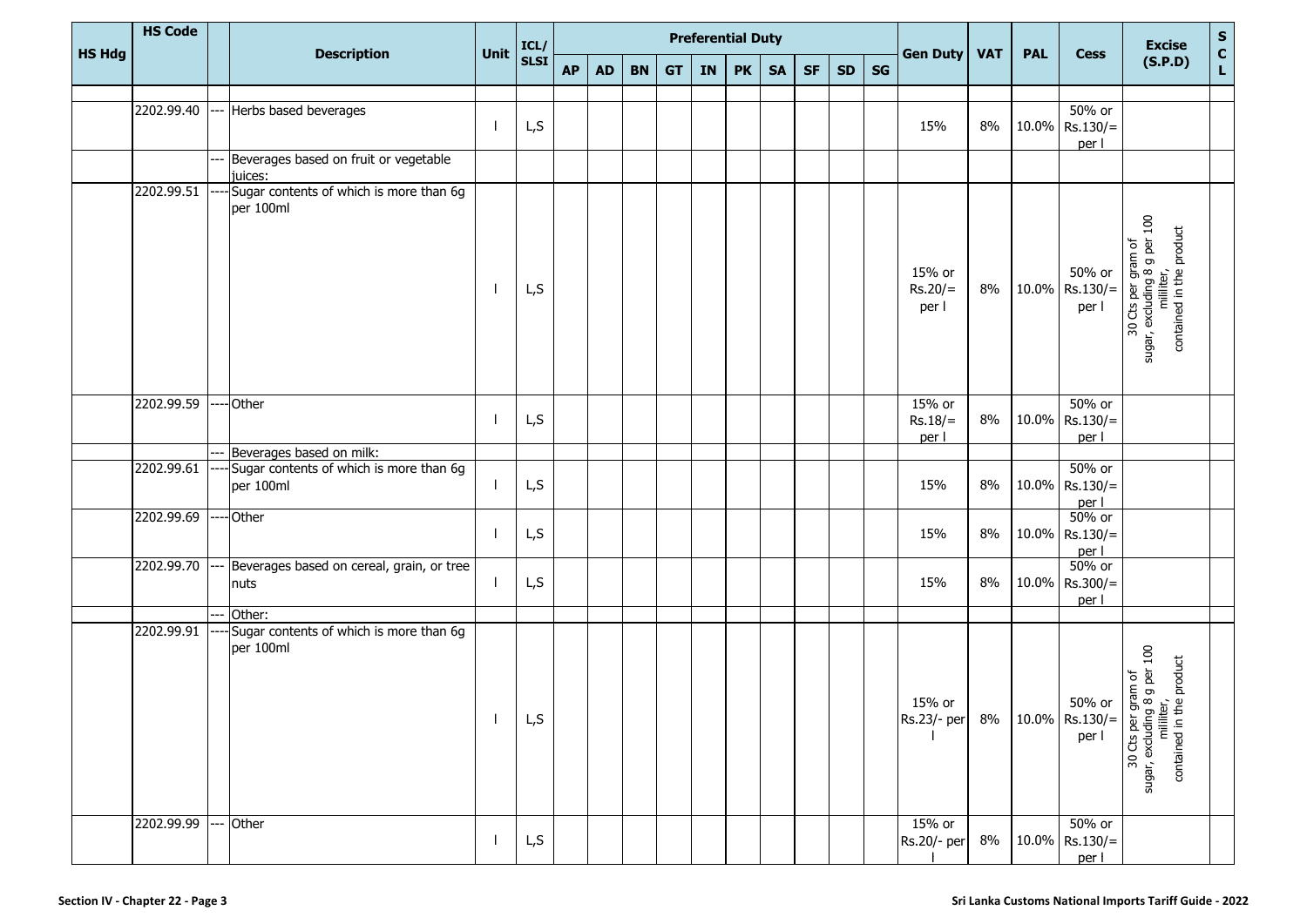| <b>HS Hdg</b> | <b>HS Code</b> | <b>Description</b> | <b>Unit</b>                                                                                         | ICL/ |             |           |           |           | <b>Preferential Duty</b> |           |           |           |           |           | <b>Gen Duty</b> | <b>VAT</b>          | <b>PAL</b> | <b>Cess</b> | <b>Excise</b> | $S_{C}$ |              |
|---------------|----------------|--------------------|-----------------------------------------------------------------------------------------------------|------|-------------|-----------|-----------|-----------|--------------------------|-----------|-----------|-----------|-----------|-----------|-----------------|---------------------|------------|-------------|---------------|---------|--------------|
|               |                |                    |                                                                                                     |      | <b>SLSI</b> | <b>AP</b> | <b>AD</b> | <b>BN</b> | <b>GT</b>                | <b>IN</b> | <b>PK</b> | <b>SA</b> | <b>SF</b> | <b>SD</b> | <b>SG</b>       |                     |            |             |               | (S.P.D) | $\mathsf{L}$ |
|               |                |                    |                                                                                                     |      |             |           |           |           |                          |           |           |           |           |           |                 |                     |            |             |               |         |              |
| 22.03         | 2203.00        |                    | <b>Beer made from malt.</b>                                                                         |      |             |           |           |           |                          |           |           |           |           |           |                 |                     |            |             |               |         |              |
|               | 2203.00.10     |                    | Canned beer less than 350 ml                                                                        |      |             |           |           |           |                          |           |           |           |           |           |                 | $Rs.550/=$<br>per l | 8%         | 10.0%       |               |         |              |
|               | 2203.00.20     |                    | Canned beer 350 ml or more                                                                          |      |             |           |           |           |                          |           |           |           |           |           |                 | $Rs.550/=$<br>per l | 8%         | 10.0%       |               |         |              |
|               | 2203.00.90     | <u>.</u>           | Other                                                                                               |      |             |           |           |           |                          |           |           |           |           |           |                 | $Rs.550/=$<br>per l | 8%         | 10.0%       |               |         |              |
| 22.04         |                |                    | Wine of fresh grapes, including<br>fortified wines; grape must other<br>than that of heading 20.09. |      |             |           |           |           |                          |           |           |           |           |           |                 |                     |            |             |               |         |              |
|               |                |                    |                                                                                                     |      |             |           |           |           |                          |           |           |           |           |           |                 |                     |            |             |               |         |              |
|               | 2204.10.00     |                    | Sparkling wine                                                                                      |      |             |           |           |           |                          |           |           |           |           |           |                 | $Rs.440/=$<br>per l | 8%         | 10.0%       |               |         |              |
|               |                |                    | Other wine; grape must with<br>fermentation prevented or arrested by<br>the addition of alcohol:    |      |             |           |           |           |                          |           |           |           |           |           |                 |                     |            |             |               |         |              |
|               | 2204.21.00     | --                 | In containers holding 2 I or less                                                                   |      |             |           |           |           |                          |           |           |           |           |           |                 | $Rs.440/=$<br>per l | 8%         | 10.0%       |               |         |              |
|               | 2204.22.00     |                    | In containers holding more than 2 I but<br>not more than 10 I                                       |      |             |           |           |           |                          |           |           |           |           |           |                 | $Rs.440/=$<br>per l | 8%         | 10.0%       |               |         |              |
|               | 2204.29.00     |                    | Other                                                                                               | L    |             |           |           |           |                          |           |           |           |           |           |                 | $Rs.440/=$<br>per l | 8%         | 10.0%       |               |         |              |
|               | 2204.30.00     |                    | Other grape must                                                                                    |      |             |           |           |           |                          |           |           |           |           |           |                 | $Rs.440/=$<br>per l | 8%         | 10.0%       |               |         |              |
|               |                |                    |                                                                                                     |      |             |           |           |           |                          |           |           |           |           |           |                 |                     |            |             |               |         |              |
| 22.05         |                |                    | Vermouth and other wine of fresh<br>grapes flavoured with plants or<br>aromatic substances.         |      |             |           |           |           |                          |           |           |           |           |           |                 |                     |            |             |               |         |              |
|               |                |                    |                                                                                                     |      |             |           |           |           |                          |           |           |           |           |           |                 |                     |            |             |               |         |              |
|               | 2205.10.00     |                    | In containers holding 2 I or less                                                                   |      |             |           |           |           |                          |           |           |           |           |           |                 | $Rs.440/=$<br>per l | 8%         | 10.0%       |               |         |              |
|               | 2205.90.00     |                    | Other                                                                                               |      |             |           |           |           |                          |           |           |           |           |           |                 | $Rs.440/=$<br>per l | 8%         | 10.0%       |               |         |              |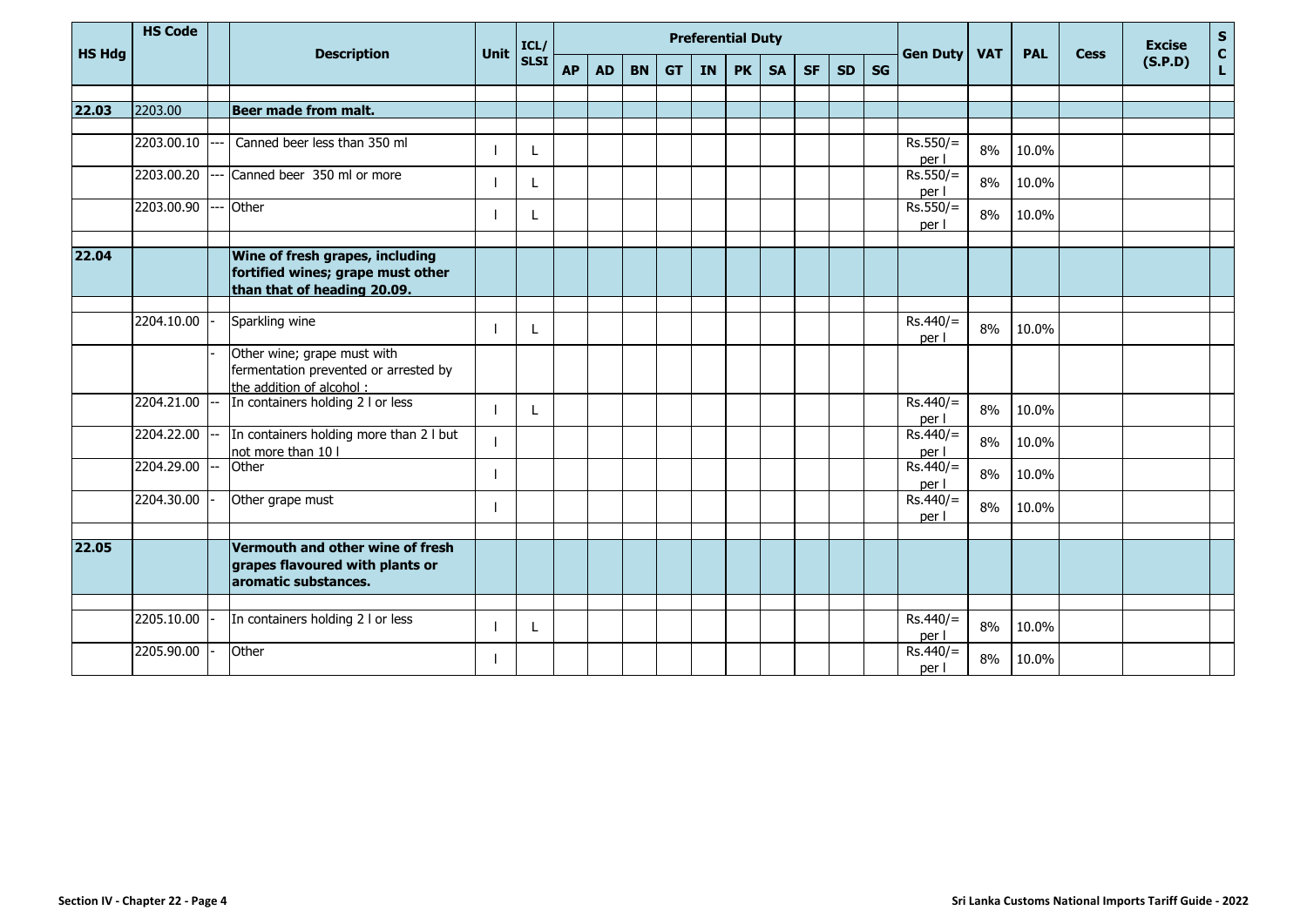| <b>HS Hdg</b> | <b>HS Code</b> |                    |                                                                                                                                                                                                                            | Unit        | ICL/      | <b>Preferential Duty</b><br><b>AP</b><br><b>BN</b><br><b>PK</b><br><b>SF</b><br><b>SD</b><br><b>AD</b><br><b>GT</b><br>IN<br><b>SA</b> |  |  |  |  |  |  |  |           |  | <b>Gen Duty</b>      | <b>VAT</b> | <b>PAL</b> | <b>Cess</b> | <b>Excise</b> | S<br>C<br>L |
|---------------|----------------|--------------------|----------------------------------------------------------------------------------------------------------------------------------------------------------------------------------------------------------------------------|-------------|-----------|----------------------------------------------------------------------------------------------------------------------------------------|--|--|--|--|--|--|--|-----------|--|----------------------|------------|------------|-------------|---------------|-------------|
|               |                | <b>Description</b> |                                                                                                                                                                                                                            | <b>SLSI</b> |           |                                                                                                                                        |  |  |  |  |  |  |  | <b>SG</b> |  |                      |            |            | (S.P.D)     |               |             |
| 22.06         | 2206.00        |                    | Other fermented beverages (for<br>example, cider, perry, mead, sake);<br>mixtures of fermented beverages<br>and mixtures of fermented<br>beverages and non-alcoholic<br>beverages, not elsewhere specified<br>or included. |             |           |                                                                                                                                        |  |  |  |  |  |  |  |           |  |                      |            |            |             |               |             |
|               | 2206.00.10     |                    | Non alcoholic beverages                                                                                                                                                                                                    |             |           |                                                                                                                                        |  |  |  |  |  |  |  |           |  | $Rs.440/=$<br>per l  | 8%         | 10.0%      |             |               |             |
|               | 2206.00.90     |                    | Other                                                                                                                                                                                                                      |             |           |                                                                                                                                        |  |  |  |  |  |  |  |           |  |                      |            |            |             |               |             |
|               | 2206.00.91     |                    | Palmyrah Toddy                                                                                                                                                                                                             |             | <b>TS</b> |                                                                                                                                        |  |  |  |  |  |  |  |           |  | $Rs.440/=$<br>per l  | 8%         | 10.0%      | 50%         |               |             |
|               | 2206.00.99     |                    | Other                                                                                                                                                                                                                      |             | <b>TS</b> |                                                                                                                                        |  |  |  |  |  |  |  |           |  | $Rs.440/=$<br>per l  | 8%         | 10.0%      | 50%         |               |             |
| 22.07         |                |                    | Undenatured ethyl alcohol of an<br>alcoholic strength by volume of<br>80% vol or higher; ethyl alcohol and<br>other spirits, denatured, of any<br>strength.                                                                |             |           |                                                                                                                                        |  |  |  |  |  |  |  |           |  |                      |            |            |             |               |             |
|               | 2207.10.00     |                    | Undenatured ethyl alcohol of an alcoholic<br>strength by volume of 80% vol or higher                                                                                                                                       |             |           |                                                                                                                                        |  |  |  |  |  |  |  |           |  | $Rs.1000/=$<br>per l | 8%         | 10.0%      |             |               |             |
|               | 2207.20        |                    | Ethyl alcohol and other spirits, denatured,<br>of any strength:                                                                                                                                                            |             |           |                                                                                                                                        |  |  |  |  |  |  |  |           |  |                      |            |            |             |               |             |
|               | 2207.20.10     |                    | Spirits denatured in accordance with<br>regulations framed under the Excise<br>Ordinance                                                                                                                                   |             |           |                                                                                                                                        |  |  |  |  |  |  |  |           |  | $Rs.880/=$<br>per I  | 8%         | 10.0%      |             |               |             |
|               | 2207.20.20     |                    | Spirits citronella imported for testing<br>citronella oil; industrial spirits imported<br>for de-icing aircraft                                                                                                            |             |           |                                                                                                                                        |  |  |  |  |  |  |  |           |  | $Rs.880/=$<br>per l  | 8%         | 10.0%      |             |               |             |
|               | 2207.20.90     |                    | Other                                                                                                                                                                                                                      |             |           |                                                                                                                                        |  |  |  |  |  |  |  |           |  | Rs.880/=<br>per l    | 8%         | 10.0%      |             |               |             |
| 22.08         |                |                    | Undenatured ethyl alcohol of an<br>alcoholic strength by volume of less<br>than 80% vol; spirits, liqueurs and<br>other spirituous beverages.                                                                              |             |           |                                                                                                                                        |  |  |  |  |  |  |  |           |  |                      |            |            |             |               |             |
|               | 2208.20.00     |                    | Spirits obtained by distilling grape wine<br>or grape marc                                                                                                                                                                 |             |           |                                                                                                                                        |  |  |  |  |  |  |  |           |  | $Rs.2750/=$<br>per I | 8%         | 10.0%      | 70%         |               |             |
|               | 2208.30.00     |                    | Whiskies                                                                                                                                                                                                                   |             |           |                                                                                                                                        |  |  |  |  |  |  |  |           |  | Rs.2750/=<br>per l   | 8%         | 10.0%      | 70%         |               |             |